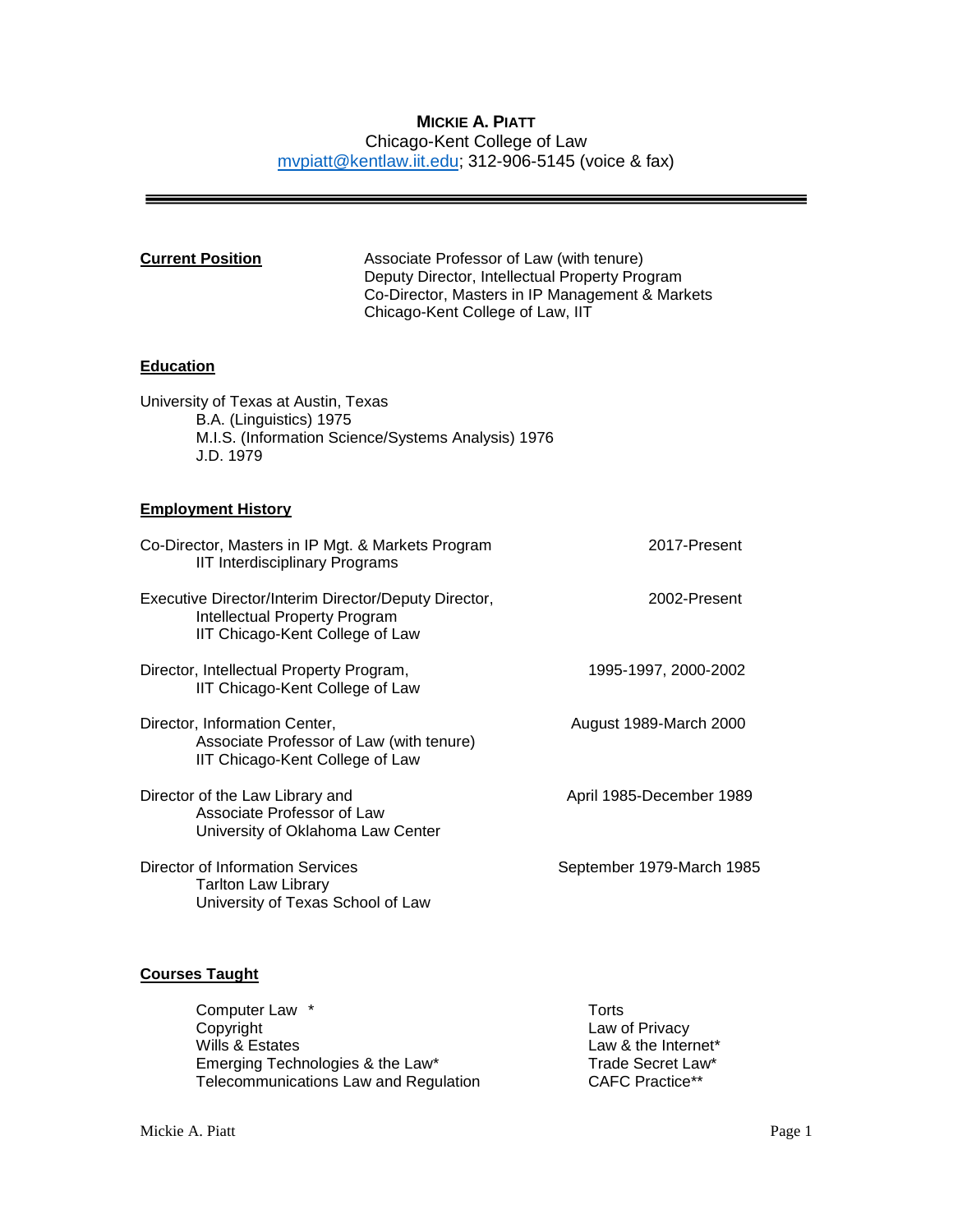### **Courses Taught (cont.)**

Management of IP Portfolios\* Strategies in IP\* Trademark **Protection of IP\*\*\*** Intellectual Property n the New Technological Age (also in Bangkok program) Assessing IP\*\*\* The Contract of the Contract of the IPMM BootCamp\*\*\* IPMM Capstone\*\*\* The Contract of the IPMM Global IP\*\*

\*New course developed and materials compiled

\*\*Revised course and developed new materials

\*\*\*New course developed and materials compiled for Masters in IP Mgt

### **Activities and Honors**

Member, Center for IP Understanding IPERC Board, 2018-Present Recipient, Distinguished IP Faculty Member Award, 2010 Founding Member, Chicago Intellectual Property Alliance Board of Directors, 2002-Present President, 2007-2008 Past-President, 2008-2010 President-Elect, 2006 Co-Chair, Marketing Committee, 2002-2010 Co-Chair, Externship Committee, 2002-2005 Member, Law Schools Committee, 2005-2010 Member, IP Day Committee, 2004 Chair, Operations Committee, 2016-Present Member, American Intellectual Property Law Association, 2002-Present Co-Chair, Education Subcommittee on Adjunct Professors, 2012-Present Vice-Chair, Education Committee, 2013-Present Advisor to Chicago-Kent IP Moot Court teams, 1995-Present Includes national championship, Lefkowitz (trademark) team, 2d place best brief nationally for Lefkowitz team, national appearances for Rich (patent) teams, national semi-final appearance for Pepperdine (copyright/entertainment law) teams, 2d place best brief nationally for Pepperdine team Advisor to IP Journal, Chicago-Kent, 1998-Present Special Advisor to Association of Image and Information Management (AIIM) Committee 22 on the Legal Status of Electronic Documents, Spring, 2000-Present Chair, Inspection Team for Kansas Board of Regents on President's College Application for Accreditation of Law School, Fall, 2000 Recipient, 2000 IIT Julia Beveridge Award for Outstanding Women Recipient, 1997 Spirit of Law Librarianship Award Chair, IIT University Faculty Council, 1996-97; Member, 1996-1999 Member, IIT Downtown Campus Faculty Council, 1996-1999 Member, Board of Directors of Chicago Metro History and Education Center, 1996-2002 Chair, Personnel Committee, 1998-2002 Founder and Director, ExTEND program for inner city high school students, 1994-2000 Member, American Foreign Policy Index Advisory Board, 1994-2000 Member, Association of American Law Schools Libraries and Technology Committee, 1993-1997 Member, Board of Directors, Library of International Relations, 1990-2000 Recipient, American Society for Information Science Watson Davis Award, 1991 Member, OCLC Special Libraries Advisory Committee, 1990-93 Conference Chair, Southwest ASIS Regional Meeting: The Psychology of Change in a High Tech World, 1988 Member, WESTLAW Law School Advisory Board, 1988-91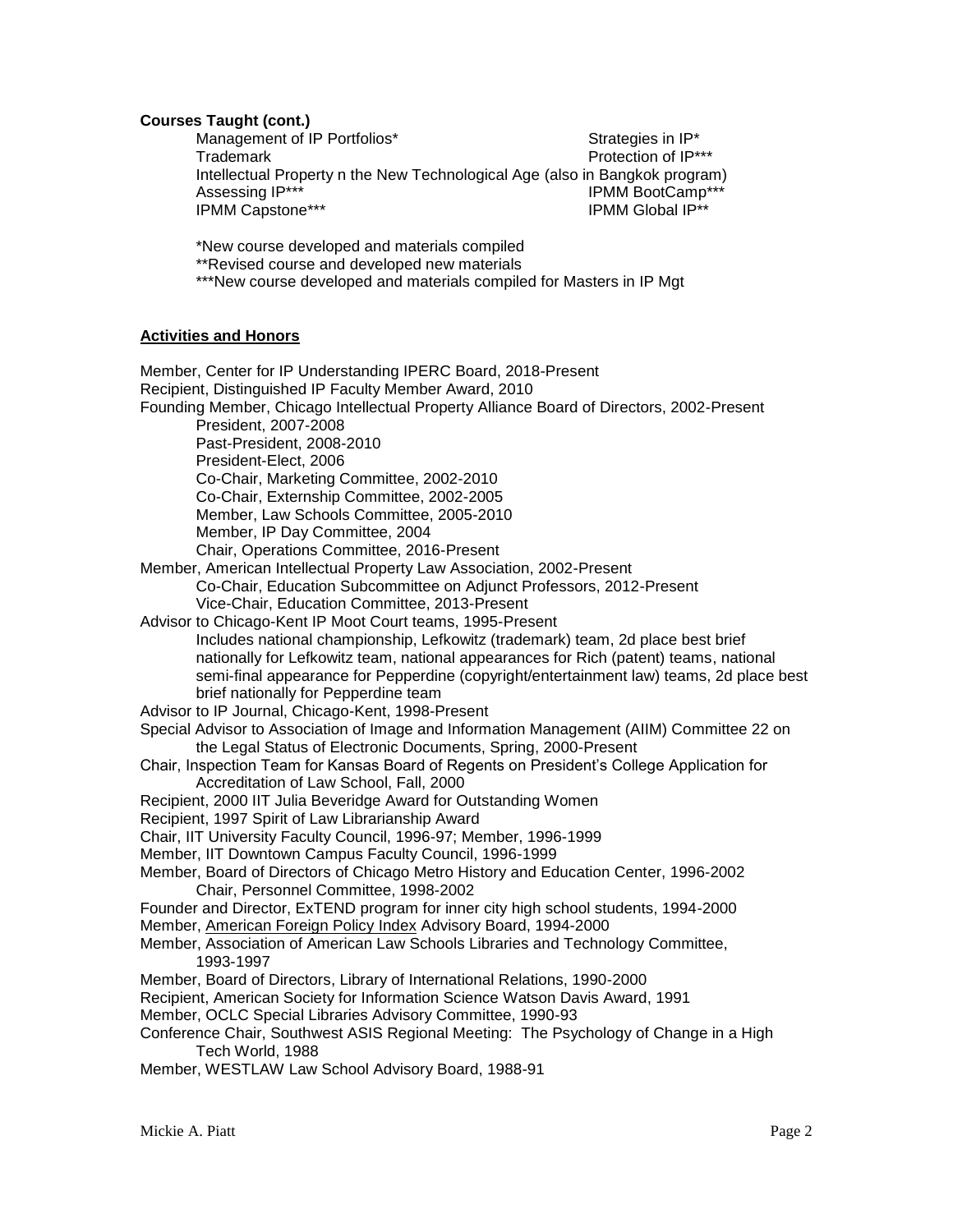# **Activities and Honors (cont.)**

Member, Committee on Automation of the State Courts, appointed by Chief Justice Pope, Supreme Court of Texas, 1983-85 Member, Beta Phi Mu International Library Science Honor Society Member, American Society for Information Science, 1976-2000 Technical Program Chair, Annual Meeting, 1994 Member, Board of Directors, 1986-88 Former Chair, Special Interest Group on Law Former Chair, Special Interest Group on Automated Language Processing Former Chair, Committee on Inter-Society Cooperation Chair, Conference and Meetings Committee 1989-91 Member, Public Affairs Committee, 1989-92 Liaison to American Association of Law Libraries, 1990-91 Member, American Association of Law Libraries. 1979-1999 Member, State Bar of Texas Member, American Bar Association Member, Section of Litigation Special Publication Committee, 1989-1996 Member, Committee on Electronic Publishing, 1993-1995 Member, Section of Intellectual Property Committee on Ethics and Professionalism, 1993-1995 Recipient, OU Calvert Award for Faculty Excellence, 1987

### **Grants Received/Fundraising Highlights**

- Implementation and maintenance of Global Chicago website, grant written and received (2000) from McCormick Foundation, \$53,400.
- Global Law and Policy Initiative; received \$500,000 travel awards over five years, September 1997 from American Airlines.
- 1997 Consular Ball in support of the Library of International Relations; received \$125,000 corporate sponsorship over five years, September 1997 from American Airlines.
- Annual Giving to Library of International Relations through the Consular Ball \$150,000-\$250,000 (1989-1999).
- Enhanced Optical Catalog for the Oklahoma Law Center Library and the Oklahoma Health Sciences Center Library; received \$130,000 from the Kerr Foundation, December 1987.

#### **Publications in Process**

M. Piatt and T. Parkhurst, Cases and Materials on Trade Secret Law (manuscript being revised; currently used in Trade Secrets courses, accepted for publication by Hein Publishing)

#### **Online Courses Developed and Published**

IPMM 500—Legal and Innovation Foundations of IP, 4 credit hours IPMM 502—IAM Methodologies and Assessing IP IPMM 505—Global IP Strategies

#### **Publications**

M. Piatt, "Copyright," in World Book Encyclopedia (2013).

M. Piatt, "Piracy," in World Book Encyclopedia ( 2008).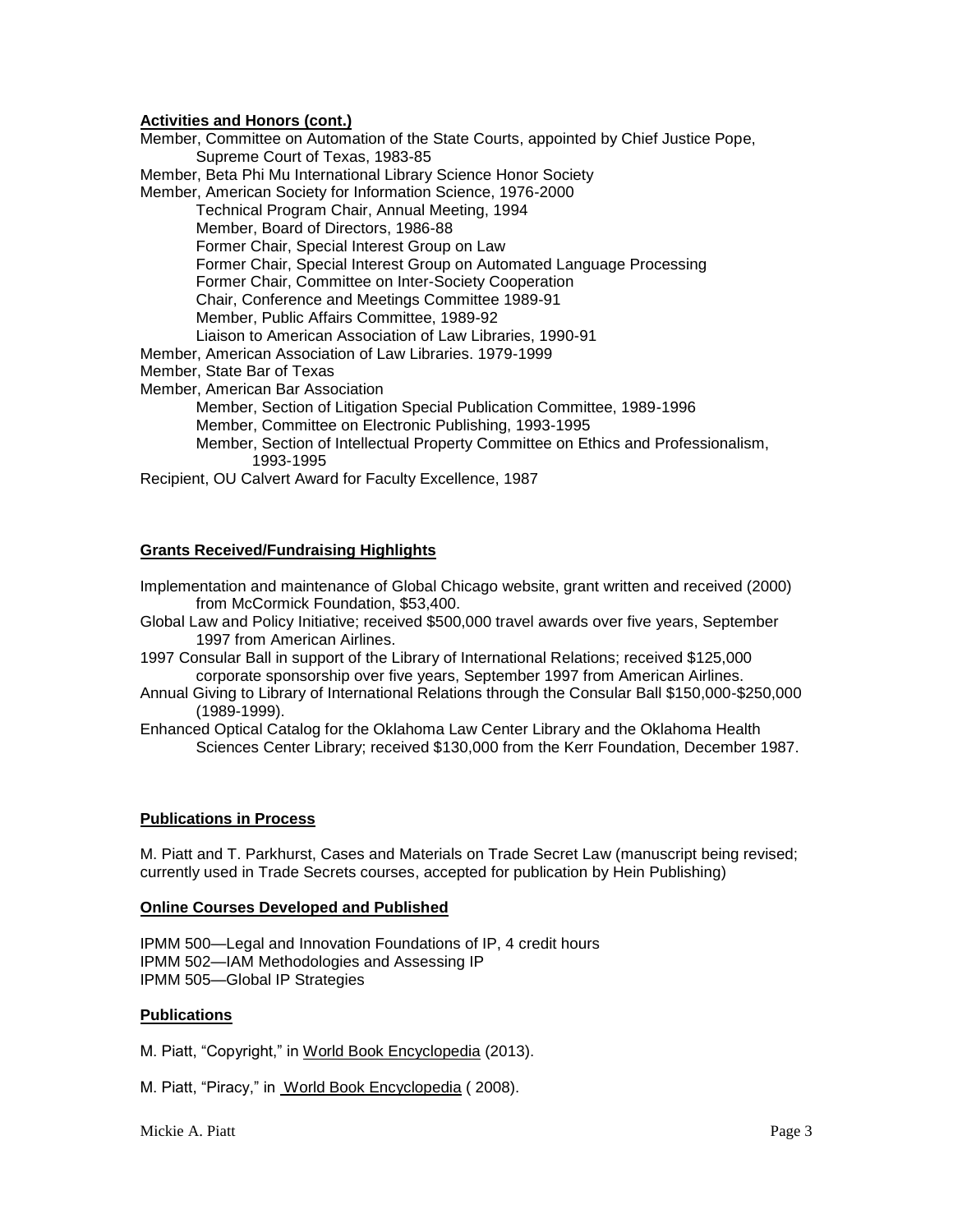- M. Piatt, "Trade Secrets," in World Book Encyclopedia (2006).
- M. Voges Piatt, "Copyright," in World Book Encyclopedia (2005).
- M. Voges Piatt, "The More Things Change..." in The Spirit of Law Librarianship (Rothman, 2002).
- M. Voges Piatt, "ExTENDING the Opportunities: The ExTEND™ Program at Chicago-Kent," in The Spirit of Law Librarianship (Rothman, 2002).
- M. Voges, "Issues in U.S. Law associated with Electronic Legal Publishing," in Proceedings of the ADIJ Conference on Electronic Legal Publishing (1998).
- M. Voges, "Computer Labs—Necessary or Obsolete?" Syllabus (1996).
- M. Voges, "Beyond the Trees," in Synergy in Sydney 1995, Sixth Asian Pacific Specials, Law, and Medical Libraries Conference, 1995; also published at Bulletin of the American Society for Information Science (December 1995/January 1996).
- M. Voges, "Out of the Book". January, 1993. Also published in Readings on Law Librarianship, 1995.
- M. Voges, "Copyright in the Electronic World," Proceedings of the Florida State University Library Conference, 1993.
- M. Voges, "Legal Issues Relating to Artificial Intelligence," Proceedings of the Oklahoma Symposium on Artificial Intelligence 85 (November, 1988).
- M. Voges, "Information Systems and the Law." 23 Annual Review of Information Science and Technology 193 (1988).
- M. Voges, Organizing Your Law Library, videotape, 1985; Building Your Law Library: A Step-by Step Guide, manual to accompany videotape for the American Bar Association, Section on the Economics of Law Practice, Committee on Libraries, 1988.
- M. Voges, "Selected Bibliography for Energy Law, Part 2." 18 Notes from Tarlton Law Library 7 (March/April 1983).
- M. Voges, "Selected Bibliography for Energy Law," 17 Notes from Tarlton Law Library 7 (November/December 1982).
- R. Mersky and M. Voges. "Technology and Legal Education." The Matthew Bender Law School Report 5 (Spring 1982).
- G. Camarillo and M. Voges. "Supreme Court Reporters: By Date and Title." 14 Notes from Tarlton Law Library 1 (January/February 1982).
- M. Voges and K. Schimpock. The Bankruptcy Reform Act of 1976: Analysis, Legislative History and Selected Bibliography. (Tarlton Legal Bibliography Series, No. 23) Austin, Texas: Tarlton Law Library, 1981; updated for 1984 UT Continuing Legal Education Institute, August, 1984.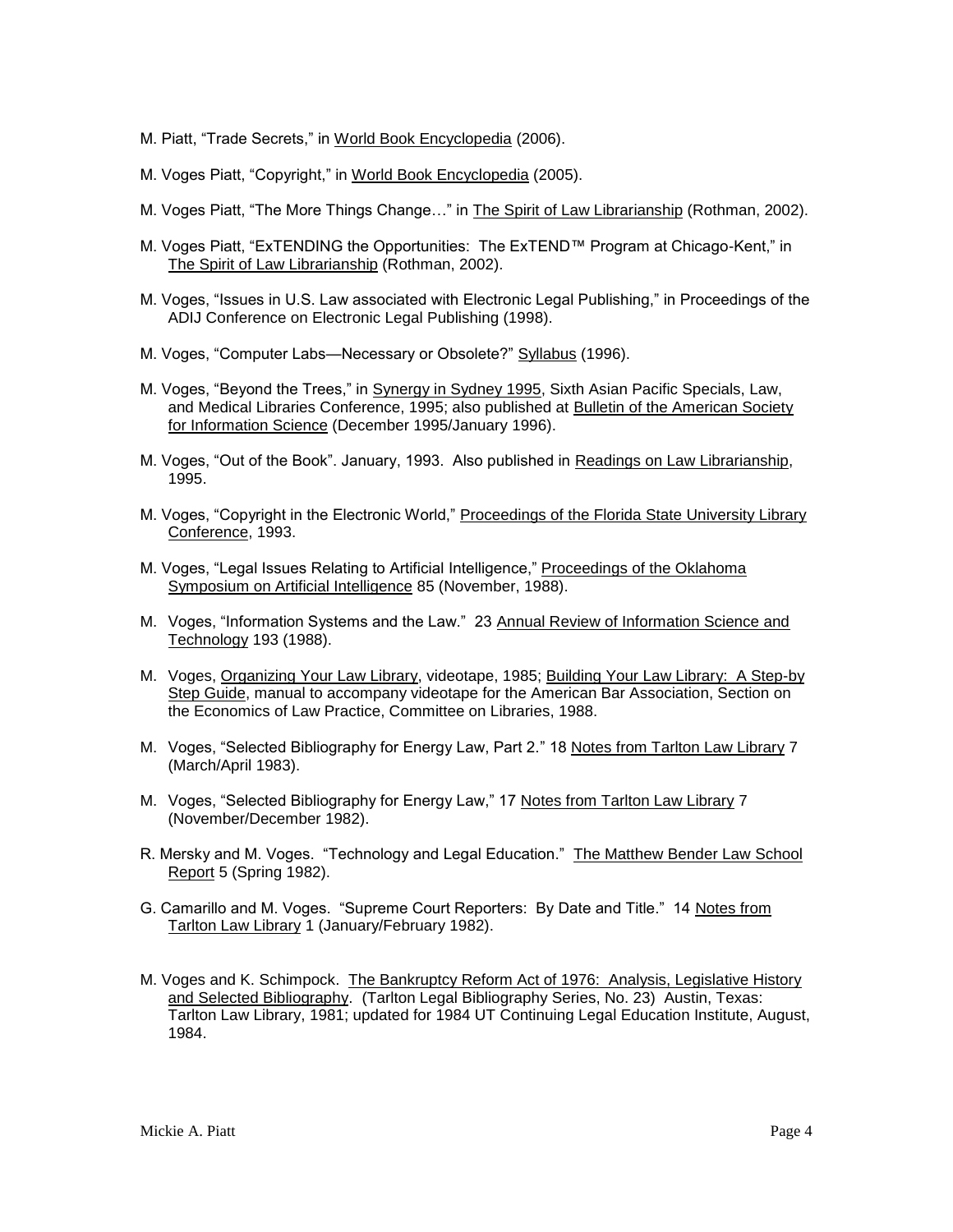- M. Voges, "Bibliography on Human Experimentation." Paper presented at the 1980 American Association of Law Libraries Annual Meeting. Published at 73 Law Library Journal 986 (Fall, 1980).
- M. Voges, "Automated Legal Research in Legal Education." 6 Bulletin of the American Society for Information Science 17 (October, 1979).
- M. Voges, et al., Recommended Systems for the Incremental Automation of the Morgue of "The Daily Texan". (1976) (Published as an ERIC document, 1978).

# **Speaking Engagements, Lectures, Other**

Interviewee, "Understanding and Teaching IP Value," IP Awareness Summit 2017, Video Interview for Ideas Matter, Chicago, November, 2017.

Chair and Moderator, IP Law Summit Conference, Colorado Springs, 21-23 March 2013.

Presenter, "The Content Gold Rush: Navigating Copyright Issues in the Mobile Market," IP Law Summit Conference, Colorado Springs, 21-23 March 2013.

Presenter, "Masters in Intellectual Property Management and Markets at IIT—a True Interdisciplinary Effort," Conference on Research and Pedagogical Trends in Entrepreneurial Outreach, Windsor, Canada, May, 2011.

Interviewee, "The Copyright Performance Right," *Viewpoints* radio broadcast, May, 2010.

Guest Lecturer, "Intellectual Property in the Online Environment," "Intellectual Property Concerns for University Administrators and Faculty," "Copyright Issues for University Faculty Creating Online Courseware," "University Online Resources and Intellectual Property—a Public Lecture," Lectures presented at University of South Dakota, March, 2010.

Coordinator, "Issues Remaining after the *Cablevision* Decision," Panel Presentation by the Program In Intellectual Property Law, Chicago-Kent College of Law, September, 2009.

Guest Lecturer, "Intellectual Property Policy Considerations in the University Environment," National Louis University, Chicago, August, 2009.

Topic Coordinator and Panel Moderator, "Current Issues in Patent Law," Corporate IP Conference, CLE organized by Law Bulletin Publishing Company, July, 2009.

Featured Professor, Trial & Appellate Advocacy: A Winning Combination , Report from the Dean 18 (Spring, 2008) ( highlighting the IP Moot Court Program)

Presenter, "IP in International Commercial Transactions," Chicago-Kent LLM in International Intellectual Property Seminar, April, 2008.

Featured Speaker, "The Rise of the Chief Intellectual Property Officer in Transnational Corporations," Lecture to Bangkok legal community, Sripatum University, Bangkok, Thailand, March, 2008.

Writer, Speaker, Moderator, "Ethics Issues Under the PCT," Continuing Legal Education Program on Practice Under the PCT, Chicago, September 2007.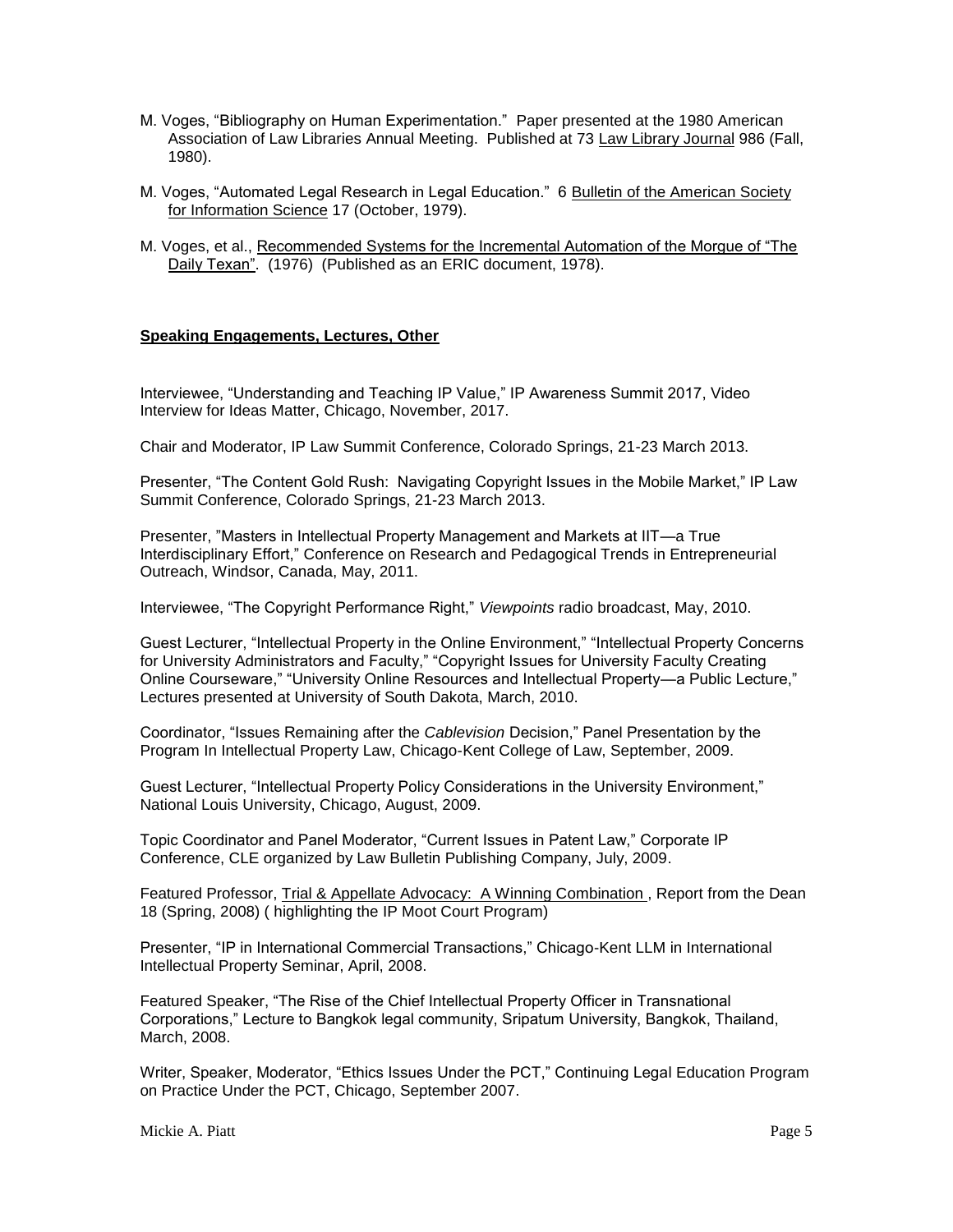Presenter, "International Aspects of Trade Secret Law," Chicago-Kent LLM in International Intellectual Property Seminar, February, 2007.

Featured Professor, "Redefining Ownership: Intellectual Property Law at IIT," IIT Magazine 14 (Fall, 2007) (focus on the development of Management of IP Portfolios and Strategies in IP classes).

Lecturer, "American Intellectual Property Law," Delegation from Shanghai Intellectual Property Administration, Chicago, Illinois, January, 2007.

Featured Speaker, "The Federal Circuit and the U.S. Supreme Court: Patent Questions under Scrutiny," Lecture to Bangkok legal community, Sripatum University, Bangkok, Thailand, May, 2006.

Interviewed for local NBC news feature on copyright infringement lawsuits by the recording industry, September, 2006.

Expert on Mike Murphy's national sports radio show (The Score) on copyright and trademark issues associated with the Super Bowl, January, 2006.

Seminar Instructor, "Copyright in the Health & Pharma Information Infrastructure: Shifting the Copyright Paradigm from Seed Pots to Print to Electronics," Continuing Education Workshop for SLA Health and Pharmaceutical Division, Las Vegas, April, 2005.

Featured Speaker, "Copyright in Corporate Information Infrastructure," ITIMG Annual Meeting, Chicago, October, 2004.

Speaker, "Copyright and the Public Librarian," Lectures at the Naperville Public Library Required Seminars, Summer (three lectures), 2004.

Seminar Instructor, "Copyright and the Electronic World", North Suburban Library System, Wheeling, Illinois, June, 2004.

Inaugural Lecturer, "Copyright for the Online Professor," Annual Library Lecture for National-Louis University, Chicago, Illinois, May, 2004.

Seminar Instructor, "Is This Legal? Law for the Librarian," One-day pre-conference seminar, Illinois Academic and Research Libraries Annual Meeting, Oak Brook, Illinois, March, 2004.

Seminar Instructor, "What Do I Do with this Warrant? The Effects of the USA PATRIOT Act on the Special Library," Half-day workshop, North Suburban Library System, Wheeling, Illinois, January, 2004

Speaker, "It Can't Get Any Worse, Can It? Recent Legislative Developments that Impact Libraries," Heritage Trail Library System Workshop, Shorewood, Illinois, June, 2003.

Speaker, "The FBI is at the Front Desk," Illinois Conference of Library Assistants Annual Meeting, Rosemont, Illinois, May, 2003.

Speaker, "Copyright Issues for School Librarians," Presentation and workshop, Competencies and Clout Institute, Lake Forest, Illinois, April, 2003.

Keynote Speaker, "Intellectual Property and the Art of the Webmaster", Webmasters and Web Policy Makers meeting, Wilmette, Illinois, March, 2003.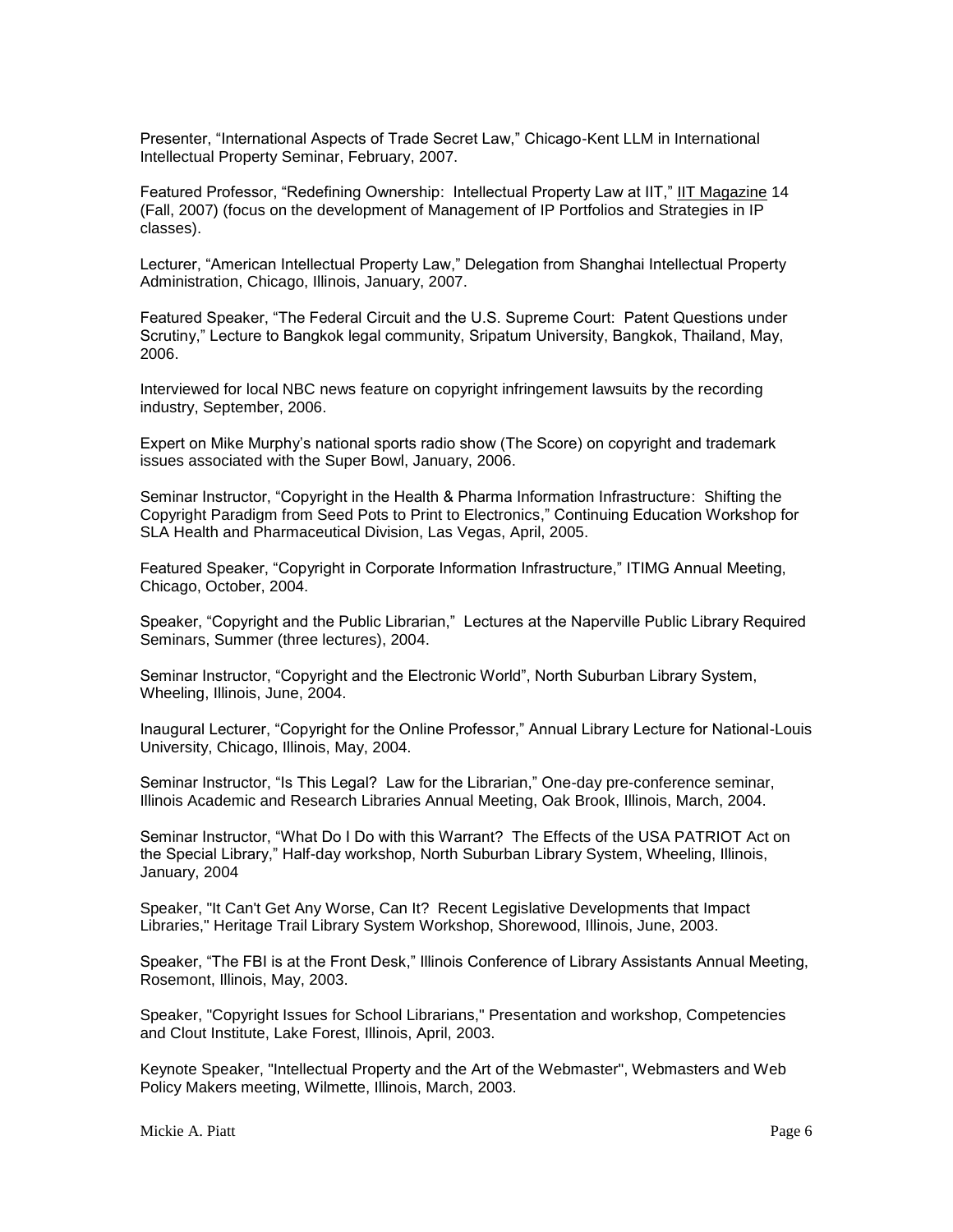Speaker, "Preemption and Copyright", Chicago Chapter of Federal Bar Association, Chicago, Illinois, November, 2002.

Speaker, one-day seminar, "Copyright or Contract—Where is My Protection?" DuPage Library System, Geneva, Illinois, October, 2002

Moderator, "Trademark Mediation", Bell, Boyd & Lloyd and Chicago-Kent Intellectual Property Program Hot Button Series, September, 2002.

Speaker, Half-day seminar, "Electronic Dissemination of Research and Products: Issues in Ownership and Impact Evaluation," National Association of Rehabilitation Research and Training Centers Annual Meeting, Washington, DC, April, 2002.

Speaker, "Copyright in the Classroom," Association of Teachers of English as a Second Language Annual Meeting, Chicago, Illinois, April, 2002.

Speaker, "Policies for the Digital World," DuPage Library System Public/Academic Administrators' Breakfast, Aurora, Illinois, April, 2002.

Presenter and Panelist, "The Napster Controversy and its Impact on Online Intellectual Property Law—What About the Public?," Northwestern University Law School, April, 2002.

Presenter and Panelist, "Copyright and Technology as a Limitation on Librarianship," Illinois Association of College and Research Libraries Biennial Meeting, Oak Brook, Illinois, April, 2002.

Speaker, "The Seed Pot and Intellectual Property," Honors Class, Niles West High School, Skokie, Illinois, March, 2002.

Panelist, "Staying Legal in a Digital World," Northern Illinois Computing Educators, Skokie, Illinois, March, 2002.

Speaker, "Creating Your Own Online Course: Intellectual Property, Ownership, Commercialization and Conflict of Interest Issues and Policies," West Suburban Higher Education Consortium, Chicago, Illinois, February, 2002.

Speaker, "Copyrightability of Standards in Electronic Media," Annual Meeting of the Standards Publishers Association, February, 2002.

Speaker, "Intellectual Property and the Web for Technical People," Skokie Public Library, April, 2001.

Speaker, half-day seminar on Intellectual Property in the Electronic World, Reference Association of South Suburban Libraries, Chicago, IL, February, 2001.

Presenter and Panelist, "Copyright and Online Course Requirements," North Suburban Higher Education Consortium, Chicago, Illinois, January, 2001.

Speaker, half-day seminar on Copyright and the Electronic World, CATLA Annual Meeting, South Bend, Indiana, October, 2000.

Presenter, "Copy Chaos," Library and Information Association of New Zealand, October, 2000

Presenter, "The Internet has Wounded Copyright Law…Death is Imminent," New Zealand Law Libraries Group, October, 2000.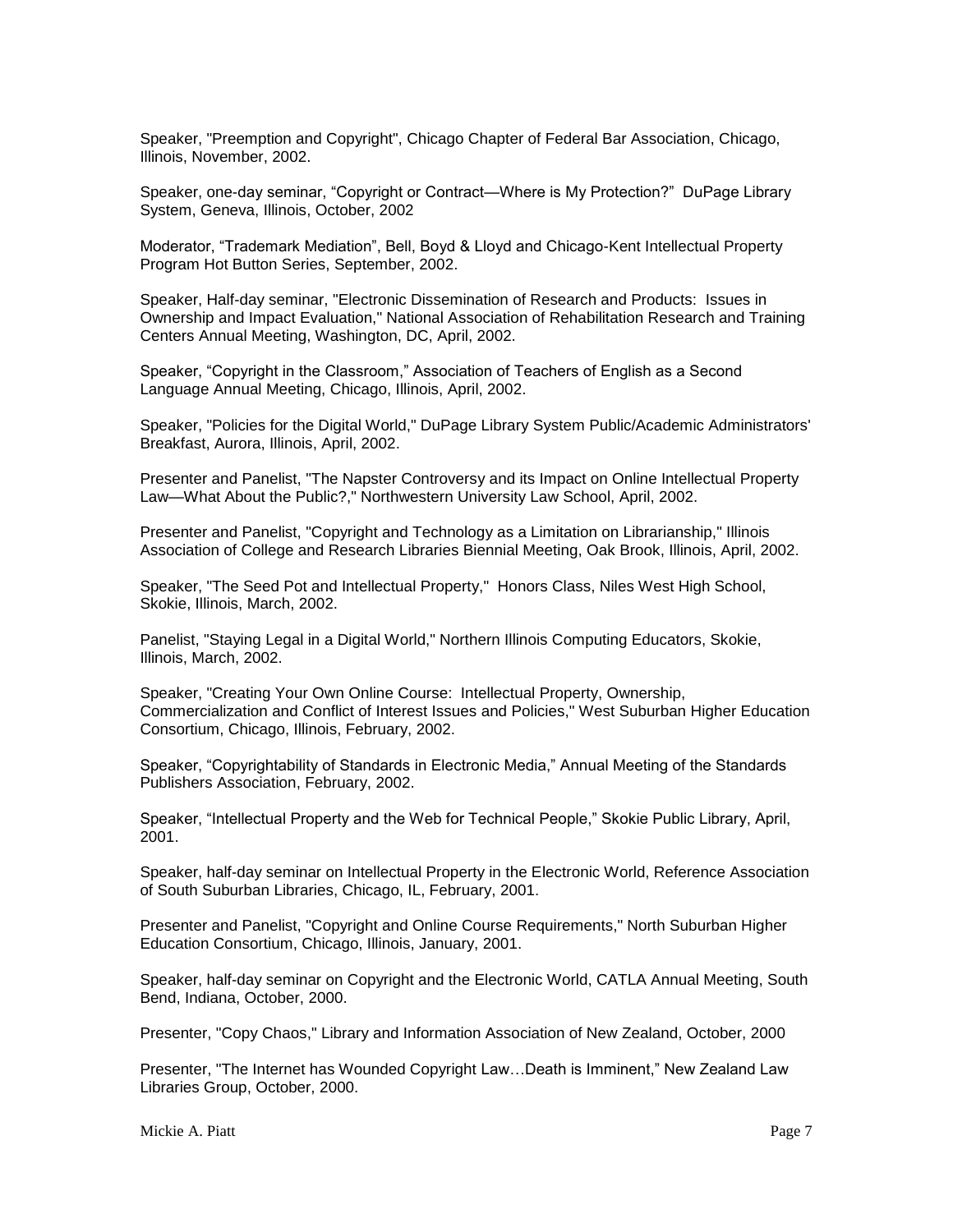Workshop Leader, "Law and the Internet—Creating International Norms," New Zealand Law Libraries Group, October, 2000.

Keynote Speaker, "Law and the Internet," New Zealand Law Libraries Group, October, 2000

Speaker, full-day seminar, "Intellectual Property in the Electronic World," North Suburban Library System, Wheeling, IL, September, 2000.

Speaker, half-day tutorial. "Legal Research Using the Internet—for Attorneys and other Legal Professionals," Bureau County (IL), July, 2000.

Speaker, "Update on Copyright and Other Intellectual Property Issues," Special Libraries Association Annual Meeting, Philadelphia, June, 2000.

Speaker, half-day seminar, "Licensing Intellectual Property," North Suburban Library System, Wheeling, IL, June, 2000.

Speaker, "Current Issues in Copyright," North Suburban Special Libraries Association, Wheeling, IL, May, 2000.

Speaker and Panelist, "Robbing Peter to Pay Paul—Funding Technology in the Law School Budget," Annual Meeting of the Association of American Law Schools, Washington, DC, January, 2000.

Keynote Speaker, Panelist, "Strait to the Future," The Eighth Asian Pacific Special, Health, and Law Librarians Conference and Exhibition, Tasmania, August, 1999.

Speaker, "Copyright and Standards," Special Libraries Association State-of-the-Art Institute on Content Management, Toronto, Canada, November, 1998.

Invited Presenter, "Legal Issues of Electronic Legal Publishing," ADIJ (Association for Documentation of Legal Information) Conference on Electronic Legal Publishing, Paris, France, October, 1998.

Speaker, Annual Meeting of the Special Libraries Association: Copyright and Intellectual Property in the Electronic World, Minneapolis, Minnesota, June, 1998.

Speaker, "Copyrightability of Standards in Electronic Media," Annual Meeting of the Standards Publishers Association, New Orleans, Louisiana, February, 1998.

Moderator for all Panels, IIT Institute for Science, Law, and Technology Two-Day Symposium on Telecommunications—Converging Technologies, Chicago, Illinois, May, 1998.

Speaker and Facilitator for the Canadian National Summit to Solve the Problems of Authenticating, Preserving and Citing Legal Information in Digital Form, November, 1997, Toronto, Ontario, Canada.

Seminar Instructor, ASIS Continuing Education programs: Internet Law. Half-day seminar presented in conjunction with ASIS Annual Meeting, November, 1997.

Speaker, Constitutional Rights Foundation Chicago, Statewide Law-Related Education Conference, October, 1997: Finding the Wheat among the Chaff—Evaluating Internet Sites.

Instructor, Iowa Medical Library Association Annual Meeting, September, 1997: Tutorial on Copyright in an Electronic World.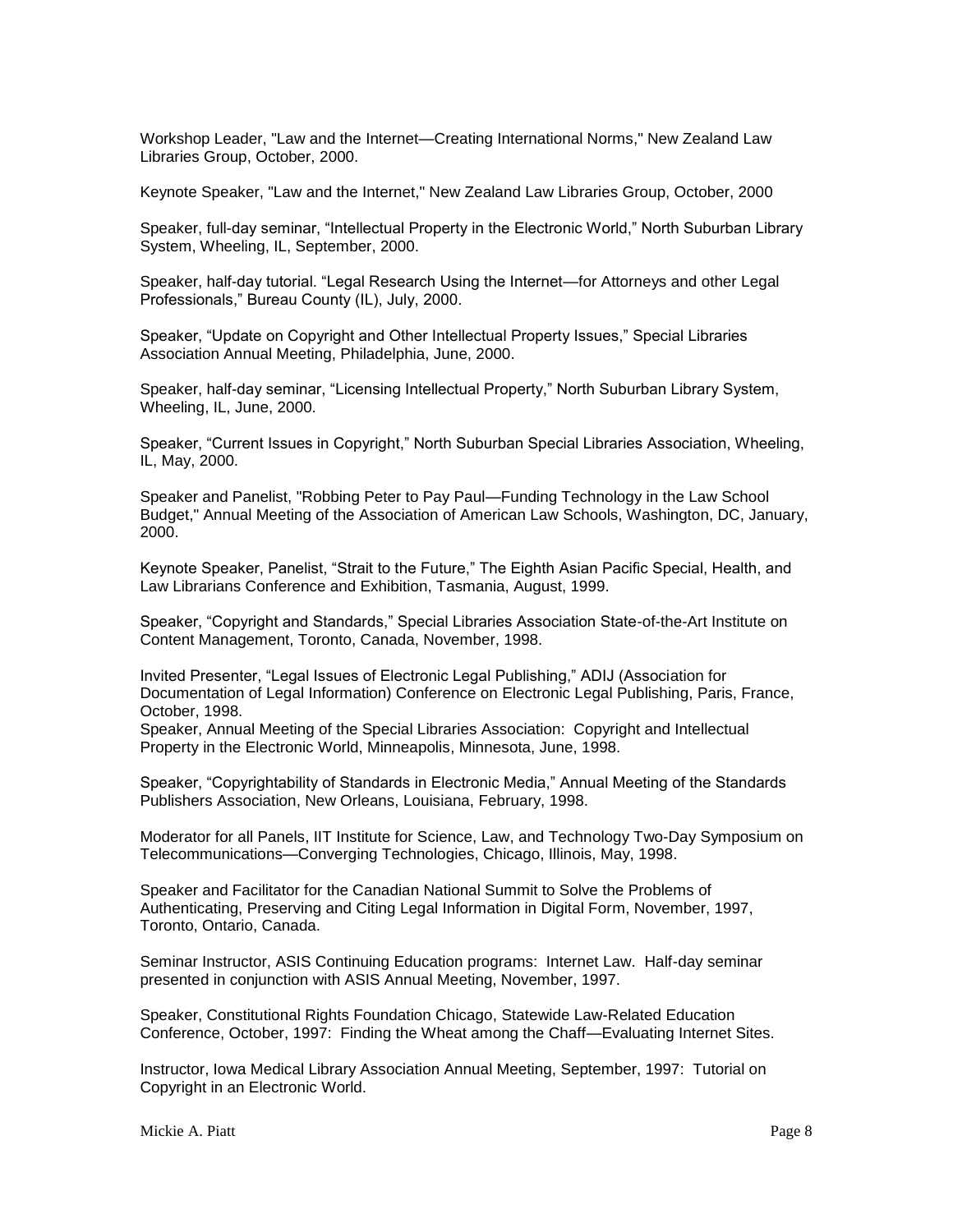Speaker, 1997 American Library Association Annual Meeting, College and Research Libraries Program, June, 1997: Legal Issues of Electronic Reserve Collections.

Speaker, Chicago Anti-Defamation League, April, 1997: Censorship and Free Speech on the Internet.

Guest Panelist, John Calloway's Chicago Tonight (television commentary), March, 1997: Censorship on the Internet.

Moderator, Association of American Law Schools Annual Meeting, January, 1997: The Future of Libraries in Legal Education.

Presenter and Discussion Leader, Association of American Law Schools Annual Meeting, January, 1996: The Changing Role of Libraries as Law Schools Adopt and Change Technology.

Speaker, Internet Symposium, Oak Park High School and Public Library in association with the Illinois Institute of Technology, October, 1995: Law in the Etherworld.

Instructor, Iowa Library Association Annual Meeting, October, 1995: Copyright and Electronic Publishing.

Keynote Speaker, Panelist, Synergy in Sydney 1995, The Sixth Asian Pacific Specials, Health and Law Librarians Conference and Exhibition, 27-30 August 1995: Beyond the Trees.

Seminar Instructor, ASIS Continuing Education programs: Copyright and Intellectual Property in an Electronic World. Day-long seminar presented in conjunction with ASIS Annual and MidYear meetings: May, 1995, October, 1995, February, 1996, May, 1996, October, 1996, May, 1997, November, 1997.

Presenter, IUPUI, April, 1995: Libraries in the 21<sup>st</sup> Century.

Presenter, Rosary College, March, 1995: Law Librarian Survival Lessons.

Instructor, Chicago Association of Law Libraries Continuing Education program, February, 1995: Imaging Tutorial.

Lecturer, ASIS Annual Meeting, October, 1994: Copyright in the Electronic Age

Moderator, ASIS Plenary Session, Annual Meeting, October, 1994.

Presenter, Legal Writing Institute, July, 1995: Teaching the New Automated Legal Research Efficiently and Economically.

Panelist, Illinois Association of Court Clerks Annual Meeting, September, 1994: Privacy and Public Records.

Guest Lecturer, First Annual Northwestern University Libraries Series, March, 1994: Will Librarians Survive 2001?

Keynote Speaker, Chicago Library Club, January, 1994: Librarianship in the 21<sup>st</sup> Century.

Speaker and Panelist, American Chemical Society Annual Conference, August 1993: Current Copyright Issues.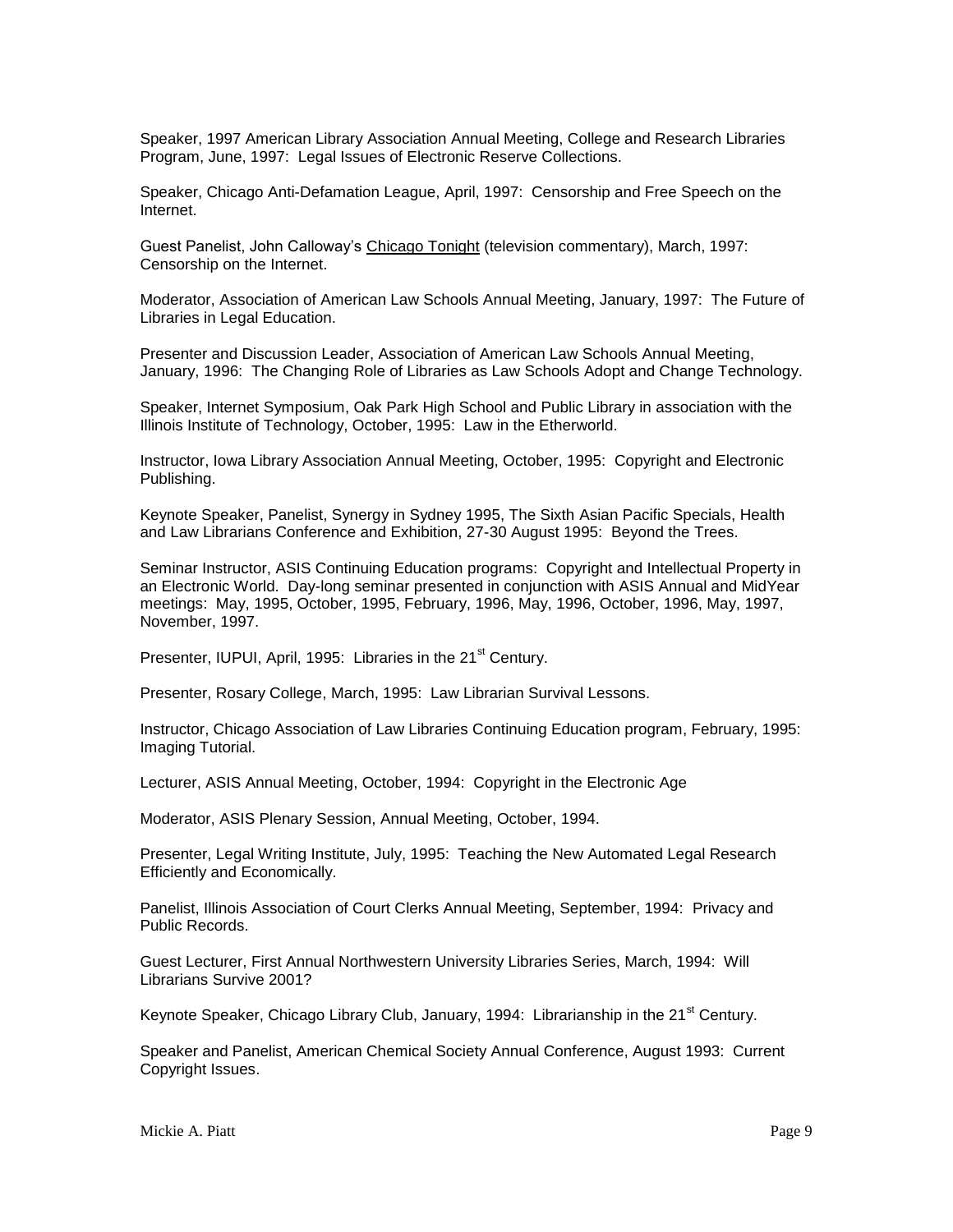Speaker, ASIS Midyear Meeting, May 1993: Indexing Concerns for Image Databases; also, PC-Based Image System for Cost Effective Library Management.

Panelist, Intermedia 93 Conference, March 1993: Copyright and Licensing Technologies.

Keynote Speaker, Minnesota Joint Meeting of Special Libraries Association and American Society for Information Science, March 1993: Current Copyright Issues.

Speaker, Florida State University Library Conference, March 1993: Copyright and Information Technologies.

Speaker, American Society for Information Science Annual Meeting, October 1992: Copyright Issues and the Imaging Technologies.

Speaker, OCLC Advisory Committee Meeting, October 1992: Copyright and Information Technologies.

Speaker, International Computers and Law Symposium, July 1992: Integrating Images into the Scholar's Desktop Library.

Panelist, Pennsylvania Regional Library Consortium Annual Meeting, May 1992: Imaging at Chicago-Kent.

Keynote Speaker, COASIS Chapter Meeting, March 20, 1992: The Legal Framework for Access in the 90's.

Speaker, Illinois Library Association Annual Meeting, March 1992: The Electronic Library.

Speaker, 1992 American Bar Association LegalTech, March 1992: Imaging for Document Handling.

Panelist, 1992 American Bar Association Legal Tech, March 1992: Nonlegal Database Searching for Lawyers.

Keynote Speaker, Texas Chapter, American Society for Information Science, February 1992: Copyright Issues in the Electronic Library; also Electronic Library Demonstration.

Faculty Member, AALL Institute on New Technologies, February 1992: Imaging to Meet Library Goals; also Managing Personnel in Academic Libraries—A New Approach.

Speaker, American Society for Information Science Annual Meeting, October 1991: Overview and History of Copyright Law.

Speaker, American Association of Law Libraries Annual Meeting, July 1991: Pricing Issues of CD-ROM Technology.

Speaker, CALI/LEAP Annual Meeting, June 1991: LOIS—The Law Optical Image System.

Speaker, Library of Congress Invitational Meeting on International Legislation, May 1991: The Electronic Library of International Relations.

Speaker, ASIS Mid-Year Meeting, April 1991: Copyright Issues in the Electronic Library.

Speaker, Texas Library Association Annual Meeting, April 1990: Systems Analysis as a Problem Solving Methodology.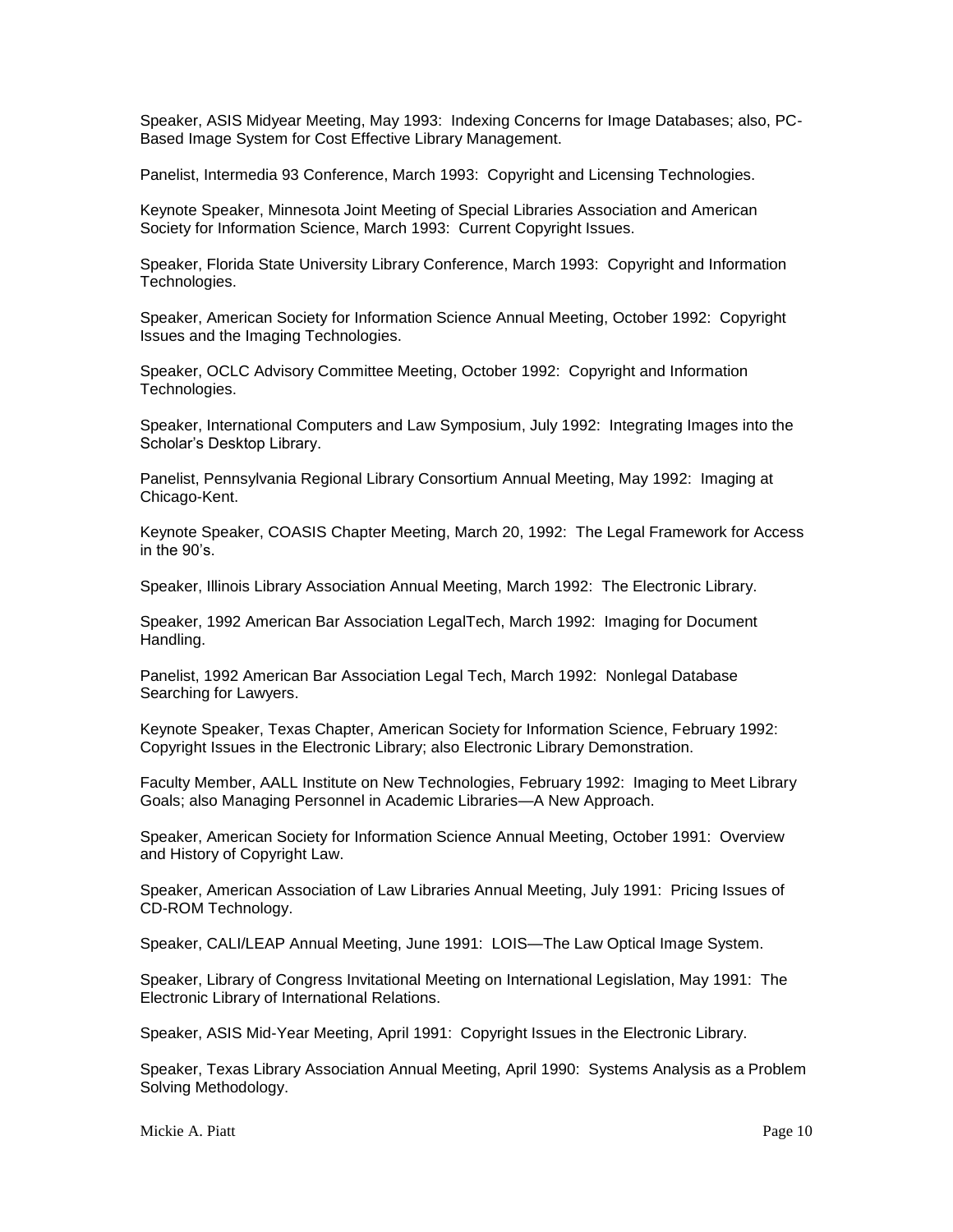Speaker, Cleveland County (Oklahoma) Bar Association Continuing Legal Education Seminar, November, 1988: Computer-Assisted Legal Research.

Speaker, Oklahoma Symposium on Artificial Intelligence, November, 1988: Legal Issues Relating to Artificial Intelligence.

Speaker, Mead Data Central 2d and 3d Annual Graylyn Conference on Legal Research, October, 1988 and November, 1989: Teaching CALR to Law School Faculty.

Speaker, American Society for Information Science Annual Conference, October 1988: Legal and Ethical Issues for Information Professionals, Case Developments.

Speaker, American Bar Association Annual Meeting, August, 1988: Collection Maintenance and Control in the Small Law Library.

Speaker, 1988 Oklahoma Vo-Tech Education Conference, August, 1988: Relevant Issues in Copyright Law.

Guest Expert, University of Oklahoma Radio Show: Issues in Intellectual Property: Copyright, Patent, Trade Secret, May 1988 and July 1989.

Panel Moderator, American Society for Information Science Mid-Year Meeting, May 1988: Automatic Generation of Legal Expert Systems.

Speaker, Southwest Association of Law Libraries Annual Meeting, March, 19088: Strategic Planning for Law Libraries.

Speaker, 1987 Texas Chapter, American Society for Information Science, Annual Meeting: Computer Crime and Privacy—Issues in Security.

Speaker, American Society for Information Science 50<sup>th</sup> Anniversary Conference, October 1987: Recent Issues and Cases Relating to Intellectual Property.

Panel Moderator, American Society for Information Science 50<sup>th</sup> Anniversary Conference, October 1987: Computer-Assisted Legal Education/Instruction.

Panel Moderator, 1987 Mid-America Association of Law Libraries Annual Meeting: Laserdisks for Public Services.

Speaker, Oklahoma Chapter, International Television Association Meeting, September 1987: Copyright and Other Intellectual Property Issues.

Speaker, Comanche County (OK) Bar Association Luncheon, April 1987: Advances in Legal Research.

Faculty Member, 1986 AALL Institute on Automation: Intellectual Property Issues and Computers.

Co-Chair, 1986 AALL Institute on Automation: A Systems Approach to Library Problems.

Lecturer at Moore (OK) Public Schools, April, 1986: Copyright Issues for the School Administrator and School Librarian.